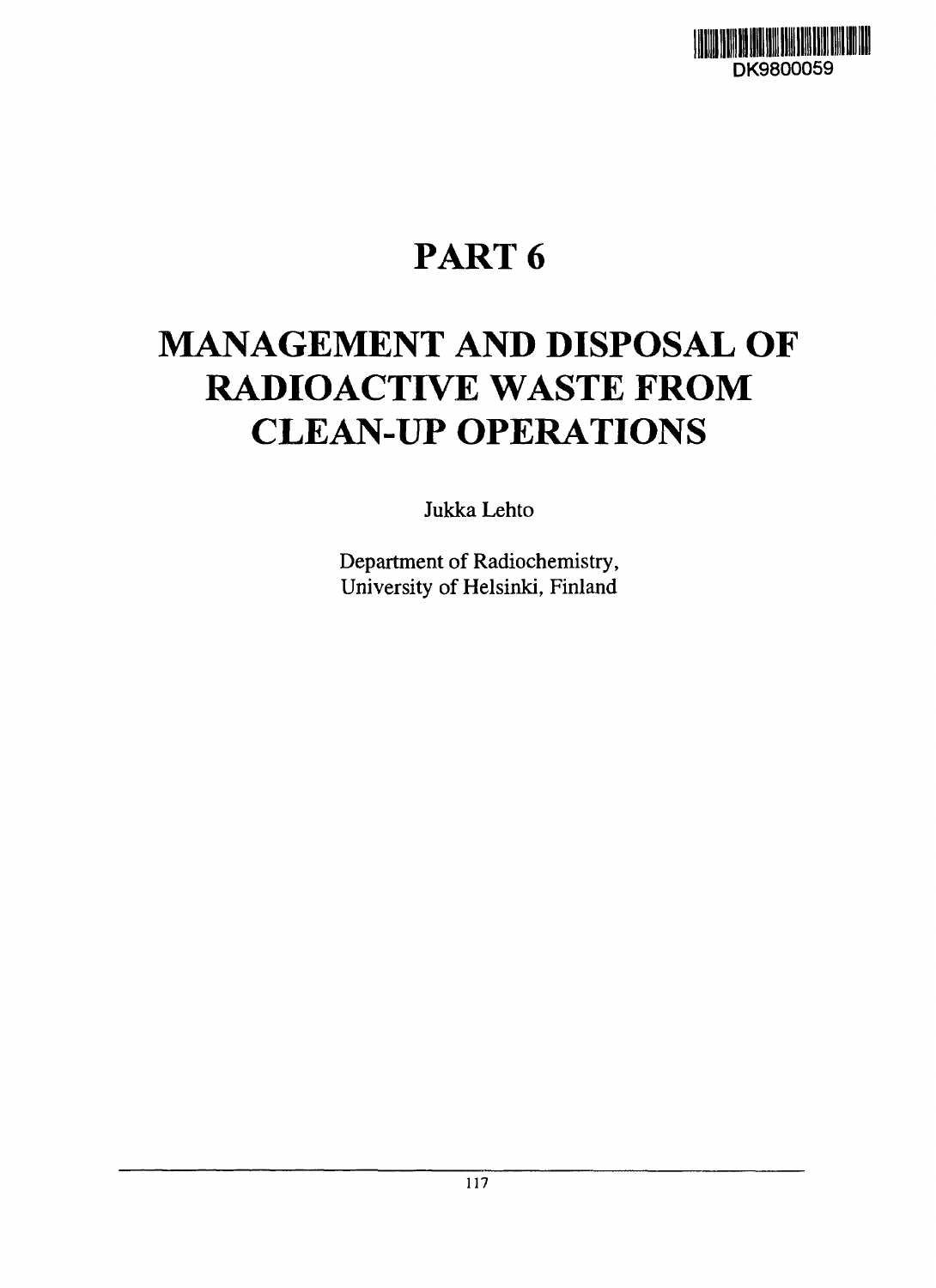## **26. Management and disposal of radioactive waste from cleanup operations**

## **26.1 Introduction**

Clean-up of large contaminated areas may create enormous amounts of radioactive waste which need to be safely disposed of. Disposal of the waste may include pre-treatment and transportation to a final repository.

There is much experience of the removal and disposal of large amounts of radioactive contaminated material from uranium mill tailings sites. For example, in Salt Lake City, USA, two million tons of radium-containing waste was transported 140 km by rail to a disposal site (US DOE, 1984). In Port Hope, Canada, 70,000 cubic meters of similar waste were moved by road to a disposal site 350 km away (Killey, 1985).

The disposal of the uranium mill tailings can be pre-planned, but an accident situation is quite different. In an emergency, decisions on how to deal with the waste from the clean-up may have to be made rapidly and disposal options may be limited. After the Chernobyl accident, large amounts of contaminated material (mainly soil and trees) were disposed of in shallow pits and surface mounds. Overall, approximately  $4x10^6$  m<sup>3</sup> of waste were distributed between about 800 disposal sites.

Because the amounts of waste after a major nuclear accident could be large, their final disposal may require large human and capital resources. Depending on the scale it is possible that the wastes will have to be placed in several final disposal sites. These are likely to be pits or surface mounds. Such repositories may need clay or concrete liners to prevent migration of the radionuclides from the disposal sites.

## 26.2 Amounts and activity concentrations of clean-up waste

In order to properly manage the reclamation procedure, the amounts and the activity concentrations of the wastes must be known in advance. In an actual accident, this will be done through a radiological survey of affected areas and evaluation of the clean-up required. To estimate these figures, different scenarios were considered in the project KAN2 of the Nordic Nuclear Safety Research Programme 1990-1993 (Lehto, 1993, 1994), in which all the most important types of wastes were considered. The following sections 23.3-23.7 summarises the results of this study.

## 26.3 Estimation of amounts and activity concentrations

The scenarios were based on a theoretical accident which simulated a worst case accident at a 700 MW boiling water reactor (BWR) plant (Lahtinen, 1988). This model accident gives three areas with different contamination levels for  $137Cs$ ,  $90Sr$  and  $239Pu$  arising from both we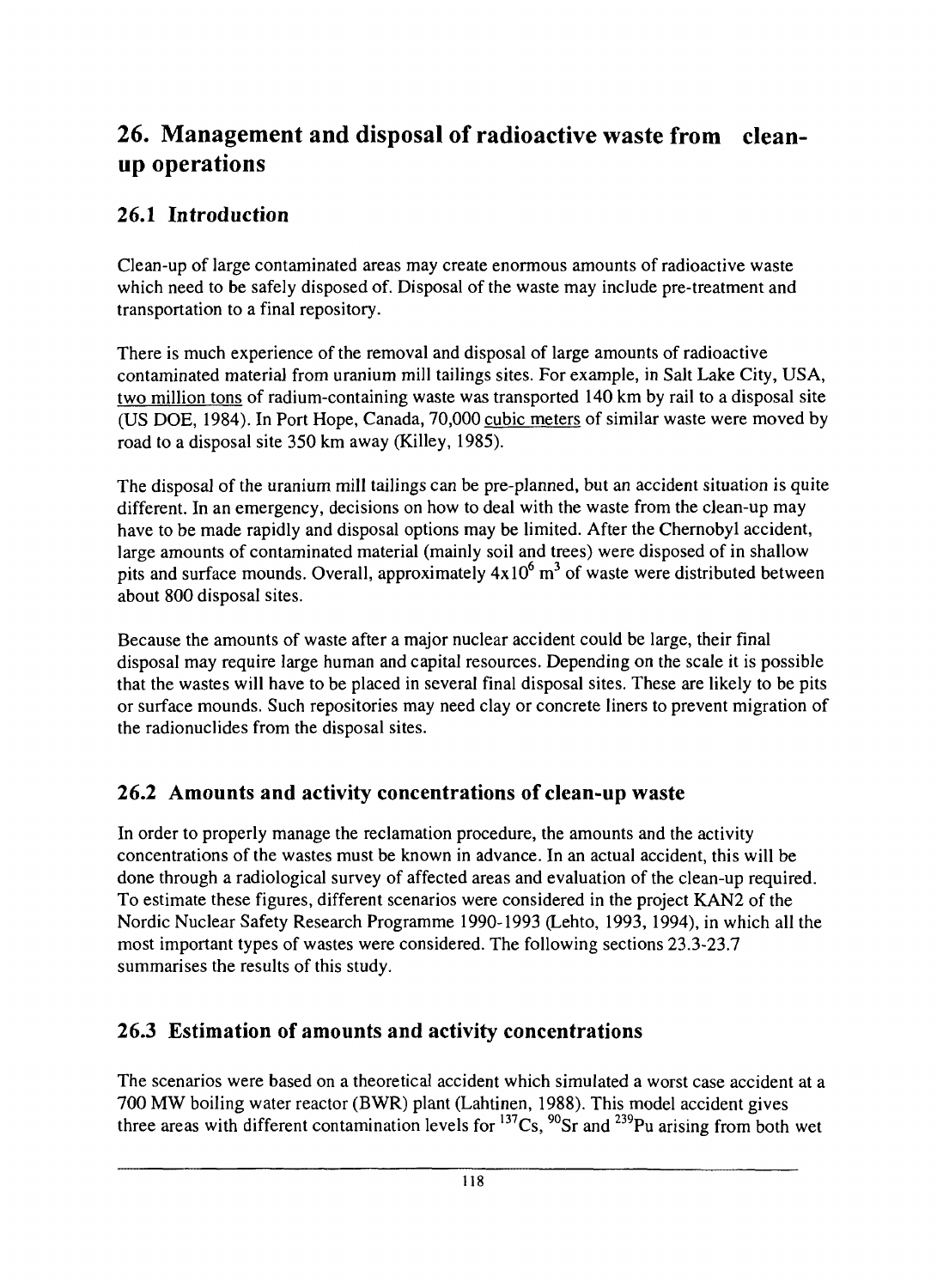and dry deposition (Table 6.1). For the most heavily contaminated areas (Area 1), no estimation of the mean contamination level could be made and, therefore, the activity concentrations for these areas given later represent minimum values. Urban areas were not included in the calculations of Area 1 since, in the Nordic countries, there are no nuclear power plants in close proximity to towns or cities. In actual accident situations, the distribution of contamination will most probably be much more diverse than assumed in the model accident. Therefore, it should be borne in mind that the figures given below represent average values.

|                              | forest, urban and agricultural ereas                                                      |
|------------------------------|-------------------------------------------------------------------------------------------|
| Area and contamination level | Estimated mean values of contamination levels in                                          |
|                              | parenthesis) deposition after a major theoretical accident at a 700 MW BWR Plant          |
|                              | <b>Table 6.1</b> Comamination levels and areas of contaminated fanas for ary and well (in |

*Table 6.1 Contamination levels and areas of contaminated lands for dry and wet (in*

|                                                                                                             | forest, urban and agricultural ereas |                           |                           |  |
|-------------------------------------------------------------------------------------------------------------|--------------------------------------|---------------------------|---------------------------|--|
|                                                                                                             | Forest                               | Urban                     | Agricultural              |  |
| Area 1. 1.8 $km^2$ (21 $km^2$ )                                                                             |                                      |                           |                           |  |
|                                                                                                             | a                                    |                           |                           |  |
|                                                                                                             |                                      |                           |                           |  |
| $\frac{137}{137}C_s > 100 MBq m^2$<br>$\frac{90}{239}C_s > 77 MBq m^2$<br>$\frac{239}{249}C_s > 22 kBq m^2$ |                                      |                           |                           |  |
| Area 2. $32 \text{ km}^2 (403 \text{ km}^2)$                                                                |                                      |                           |                           |  |
| $^{137}$ Cs 10-100 MBq m <sup>-2</sup><br><sup>90</sup> Sr 7.7-77 MBq m <sup>-2</sup>                       | 20 MBq $m^{-2}$                      | $4 MBq m-2$               | $8 \text{ MBq m}^{-2}$    |  |
|                                                                                                             | $15 \text{ MBq m}^{-2}$              | $3 MBq m-2$               | $6$ MBq m <sup>-2</sup>   |  |
| $^{239}$ Pu 2.2-22 kBq m <sup>-2</sup>                                                                      | 5 kBq $m^2$                          | 1 kBq $m^{-2}$            | 2 kBq $m^{-2}$            |  |
| Area 3. 2300 km <sup>2</sup> (2210 km <sup>2</sup> )                                                        |                                      |                           |                           |  |
|                                                                                                             | $2 \text{ MBq m}^2$                  | 0.4 MBq $m^{-2}$          | $0.8 \text{ MBq m}^{-2}$  |  |
| $\frac{137}{90}$ Cs -10 MBq m <sup>-2</sup><br><sup>90</sup> Sr 0.8-7.7 MBq m <sup>-2</sup>                 | 1.5 MBq m <sup>-2</sup>              | 0.3 MBq m <sup>-2</sup>   | $0.6$ MBq m <sup>-2</sup> |  |
| $^{239}$ Pu 0.2-2.2 kBq m <sup>-2</sup>                                                                     | $0.5$ kBq m <sup>-2</sup>            | $0.1$ kBq m <sup>-2</sup> | $0.2$ kBq m <sup>-2</sup> |  |
|                                                                                                             |                                      |                           |                           |  |

<sup>a</sup> For the most heavily contaminated areas (Area 1), no estimation of the mean contamination level could be made.

The amounts of clean-up wastes were calculated in three ways:

- a) Amounts per square metre or hectare for various clean-up methods. For example, removal of the upper 5 cm layer of soil from a field creates 600  $m<sup>3</sup>$  of solid waste per hectare, including a 20% increase in volume due to handling.
- b) Average amounts per square kilometre taking into account typical proportions of different types of areas in Nordic Countries. For example, in Western Norway 3.0 % of the land area is cultivated. Therefore, clean-up of all fields in this region by removing a 5 cm upper layer of soil from fields will create about 1800  $m^3$  of waste per square kilometre.
- c) Total amounts of clean-up wastes for the areas obtained from the model accident. For example, the removal of 5 cm upper layer of soil from all the fields in an area of 403 km<sup>2</sup> in Western Norway creates 725,000 m<sup>3</sup> of waste.

Calculation of the activity concentrations are based on the following data:

- a) Contamination levels obtained from the model accident.
- b) Distribution of contamination on different surfaces.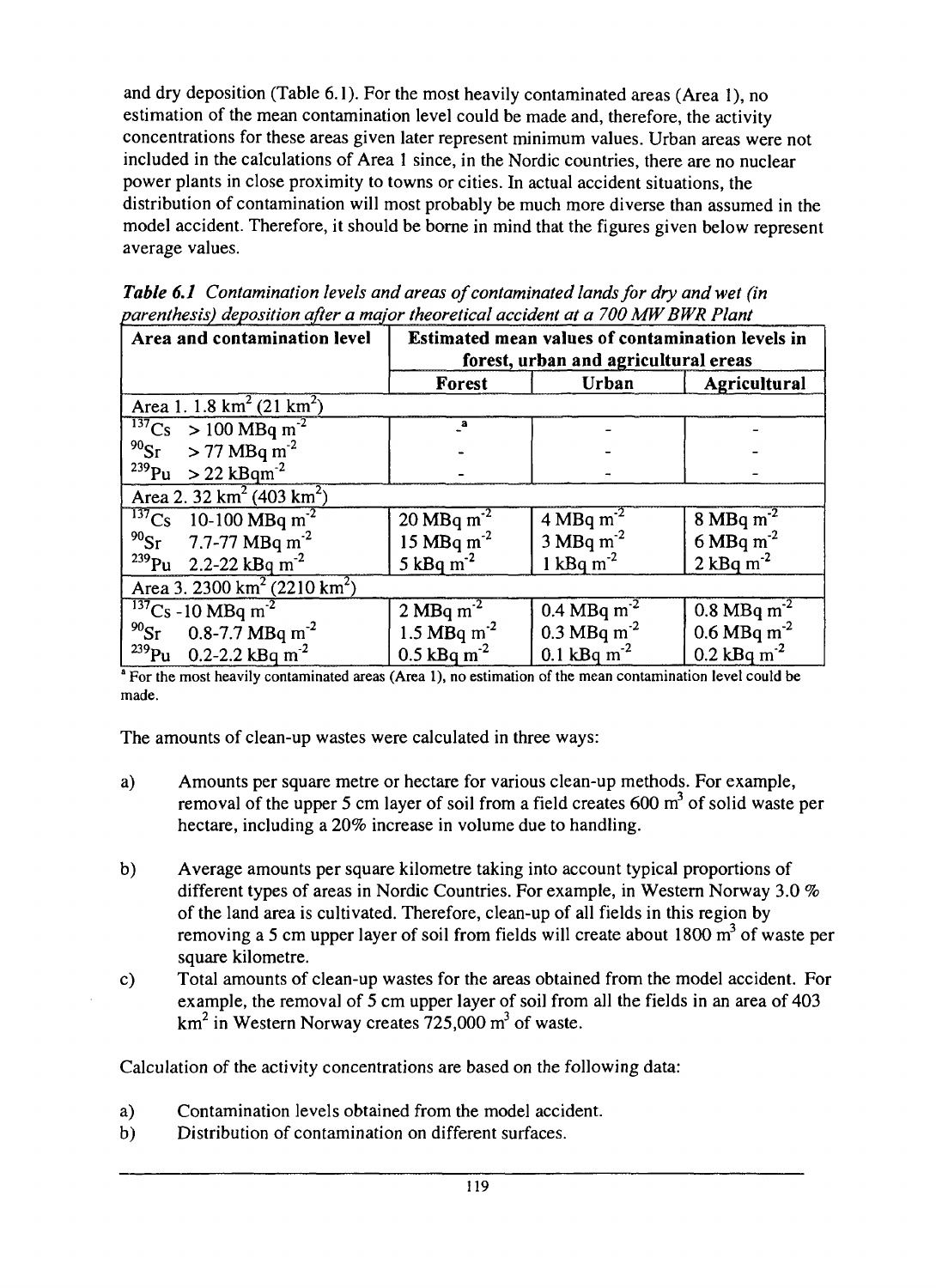- c) Decontamination factors obtained with different clean-up measures.
- d) Amounts of wastes.

In the following text, the activity concentrations of clean-up wastes are given for  $137Cs$  only. For <sup>90</sup>Sr and <sup>239</sup>Pu the activity concentrations can be calculated from the activity ratios  $^{137}Cs/^{90}Sr$  and  $^{137}Cs/^{239}Pu$  from Table 6.1.

There are a number of factors that affect the amounts and activity concentrations of clean-up waste. Most important of these are the contamination levels and the area of affected land. The level of the clean-up work, however, will finally determine the amounts of waste created. The time between the deposition and the clean-up may have an effect since weathering can displace the contamination from upper to lower layers. The season of the year when the cleanup takes place will also be an important consideration. These factors were taken into account in the scenarios by considering both dry and wet deposition and by considering clean-up both immediately after deposition and two years after. Wastes originating from the clean-up in winter time were only dealt with in a limited manner due to the lack of basic data for this situation.

In this study no evaluation of different clean-up measures was made regarding their clean-up efficiencies, costs and efficiencies to reduce doses. Instead nearly all possible waste forms were considered, and the data generated can be used as basic data for further cost-benefit and decision analysis.

## 26.4 Clean-up wastes from urban areas

All the clean-up measures in urban areas (described in Part 1), result in the formation of large amounts of radioactive waste. Table 6.2 shows the amounts and activity concentrations of clean-up wastes (per square kilometre) from a typical city area for a deposition of  $4MBq m<sup>-2</sup>$ for a clean-up operation beginning one month after deposition. The most voluminous wastes are soil, asphalt and the effluents from fire-hosing streets and walls. The activity concentration is highest in cut grass and road dust if the clean-up is carried out soon after deposition.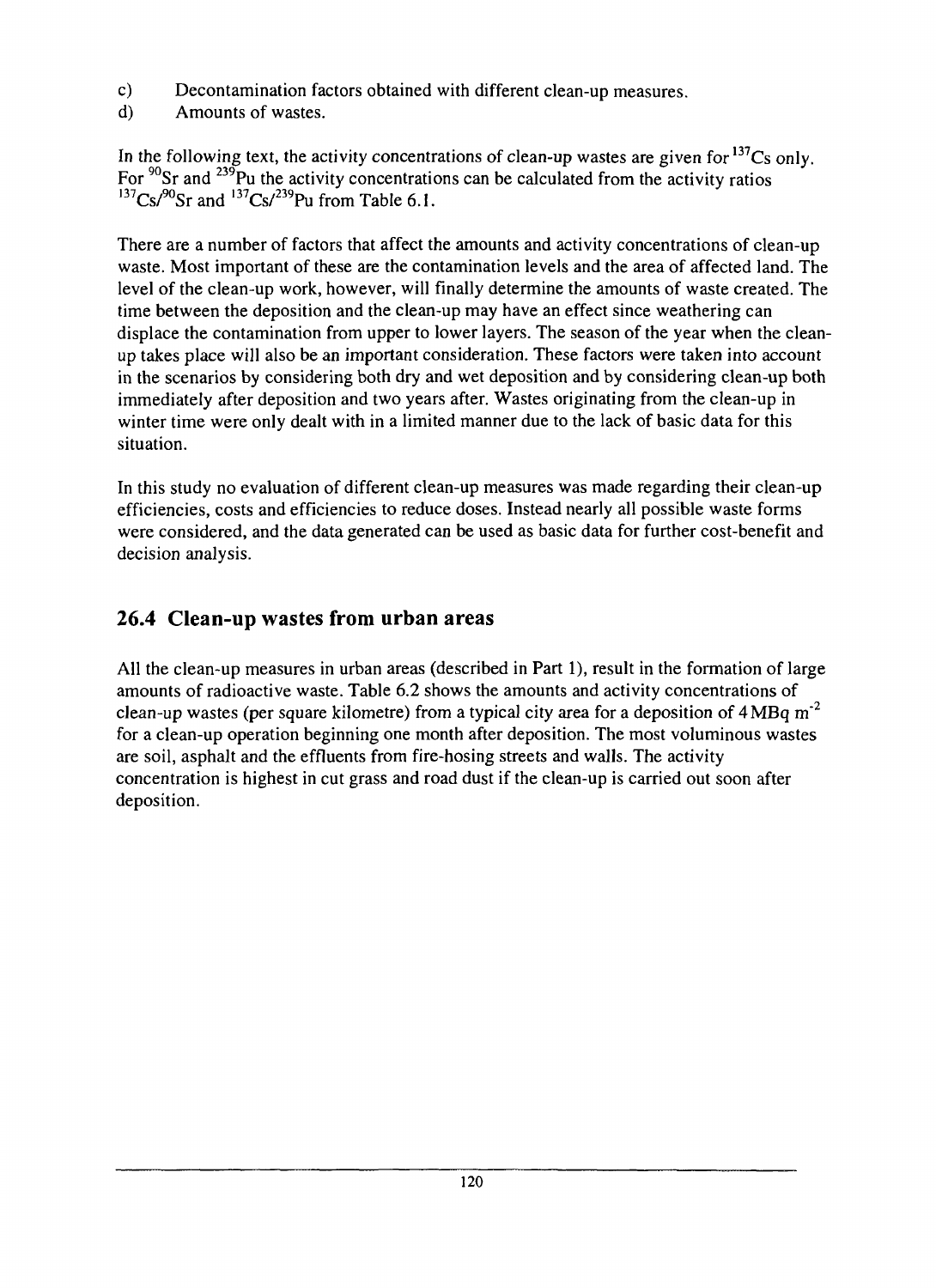| Clean-up method               | Mass of<br>Volume<br>of waste<br>waste |                         | $137Cs$ concentration in waste   |                                |  |
|-------------------------------|----------------------------------------|-------------------------|----------------------------------|--------------------------------|--|
|                               | $(t \text{ km}^{-2})$                  | $(m^3 \text{ km}^{-1})$ | <b>Dry Deposition</b>            | <b>Wet Deposition</b>          |  |
| Soil removal (10 cm)          | 50,000                                 | 30,000                  | 16.0 MBq $t^{-1}$                | 16.0 MBq $t^1$                 |  |
| Grass cutting                 | 25                                     | 60                      | 32,000 MBq $t^{-1}$              | 6,400 MBq $t^{-1}$             |  |
| Road planing                  | 1,000                                  | 6,000                   | $1,000 \text{ MBq t}^{-1}$       | 1,300 MBq $t^{-1}$             |  |
| Firehosing roads<br>(solid)   | 40                                     | 20                      | 6,400 MBq $t^{-1}$               | $8,000 \,\mathrm{MBq\,t}^{-1}$ |  |
| (liquid)                      | 50,000                                 | 50,000                  | $0.04 \text{ MBq} t^{-1}$        | $0.04 \text{ MBq m}^{-3}$      |  |
| Firehosing $+NH4NO3$ walls    | 40,000                                 | 40,000                  | $4.0$ MBq m <sup>-3</sup>        | 0.4 MBq m <sup>-3</sup>        |  |
| Sandblasting walls<br>(solid) | 2,000                                  | 1,000                   | $64 \text{ MBq}$ t <sup>-1</sup> | 6.4 MBq $t^{-1}$               |  |
| (liquid)                      | 4,000                                  | 4,000                   | $2.0$ MBq m <sup>-3</sup>        | $0.2 \,\mathrm{MBq \; m}^3$    |  |
| Road sweeping                 | 50                                     | 50                      | 8,000 MBq $t^{-1}$               | $10,000 \text{ MBq} t^{-1}$    |  |

*Table 6.2 Projected clean-up} wastes from a typical city area for a deposition event of 4 MBq m 2 of!37Cs.*

Table 6.3 shows the amounts of clean-up wastes calculated for the whole of Copenhagen and its closest suburbs.

*Table 6.3 Estimated mass and volume of wastes from a projected clean-up of Copenhagen and its closest suburbs for a deposition of 4 MBq m 2 of'<sup>37</sup>Cs (total area 250 km<sup>2</sup> ). Fifteen percent of the area are roads and other paved areas, 45% are large green areas of which one-fifth are forests, 11% are covered with buildings and 29% are gardens and other small green areas.*

| Clean-up method                | <b>Amount of waste</b> |                        |  |
|--------------------------------|------------------------|------------------------|--|
|                                | mass (tonnes)          | volume (m <sup>3</sup> |  |
| Soil removal (gardens)         | 3,650,000              | 2,190,000              |  |
| Grass cutting (gardens)        | 1,825                  | 4,380                  |  |
| Digging (gardens)              |                        |                        |  |
| Ploughing (larger green areas) |                        |                        |  |
| Firehosing roads<br>(solid)    | 1,520                  | 760                    |  |
| (liquid)                       | 1,900,000              | 1,900,000              |  |
| Sweeping roads                 | 1,900                  | 1,900                  |  |
| Planing roads                  | 380,000                | 228,000                |  |
| Firehosing walls with $NH4NO3$ | 3,300,000              | 3,300,000              |  |
| (solid)<br>Sandblasting walls  | 165,000                | 82,500                 |  |
| (liquid)                       | 330,000                | 330,000                |  |

There was one important type of waste which was not dealt with in the scenario study, namely, sludges from municipal water treatment plants. These may contain so high levels of contamination that they may have to be treated as radioactive waste (Puhakainen, 1987).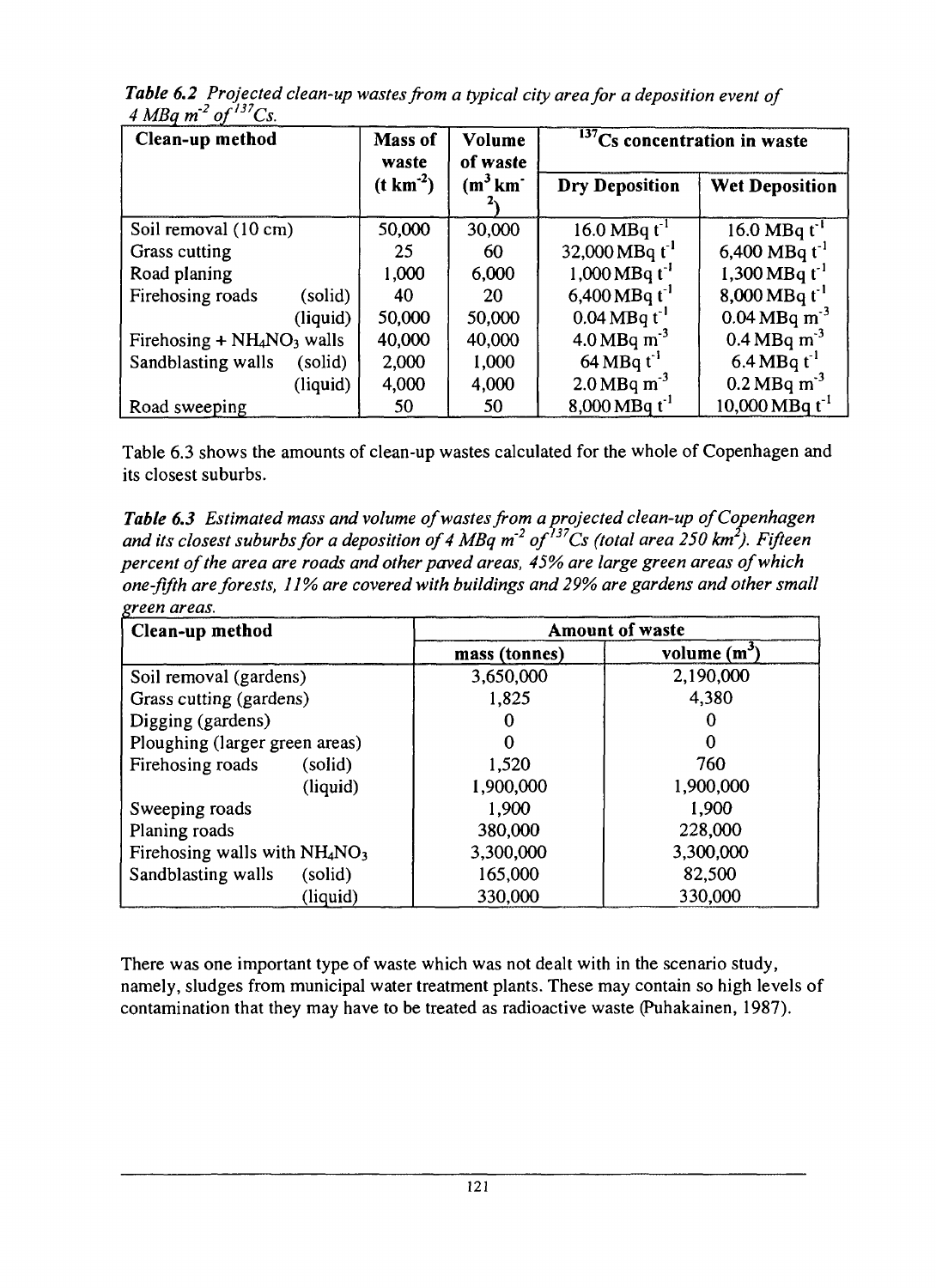## 26.5 Clean-up wastes from rural areas

Following clean-up in agricultural areas, the only important wastes to be disposed of are vegetation and soil, the latter giving the higher volume of waste (Table 6.4). Most of the radioactivity will be in the soil. If the clean-up work is done immediately or soon after the deposition, the vegetation removed will contain a large fraction of the intercepted activity, but if the vegetation is not removed all the activity will eventually be found in the soil. Since soil efficiently retains deposited radionuclides, it is necessary to remove only a shallow layer of soil (about 5 cm) to remove almost all the contamination. Even so, the amount of soil to be removed may well constitute a severe transport and disposal problem. Table 6.4 shows the volumes of soil resulting from skimming off various thicknesses of soil from cultivated fields.

*Table 6.4 Volumes of removed soil per km<sup>2</sup> and average volumes per km taking into account the proportions of cultivated areas in different parts of Norway (20% increase in volume due to handling).*

|                                 | Thickness of soil layer removed |        |                 |  |
|---------------------------------|---------------------------------|--------|-----------------|--|
|                                 | 3 cm                            | 5 cm   | $10 \text{ cm}$ |  |
| Volume $(m^3 \text{ km}^{-2})$  | 36,000                          | 60,000 | 120,000         |  |
| Volume $(m^3 \text{ km}^2)$ in: |                                 |        |                 |  |
| • North Norway $(0.73\%)^a$     | 260                             | 440    | 870             |  |
| • Central Norway $(3.9\%)$      | 1,400                           | 2,300  | 4,400           |  |
| • West Norway $(3.0\%)$         | 1,100                           | 1,800  | 3,600           |  |
| • South Norway $(1.7\%)$        | 610                             | 1,000  | 2,000           |  |
| • East Norway $(5.8\%)$         | 2,100                           | 3,500  | 7,000           |  |

<sup>a</sup> The percentages in parentheses are the proportions of cultivated areas.

If all the fields from the contaminated areas described in the theoretical accident are decontaminated by removing a layer of soil, the amounts of waste will be enormous. As an example, Table 6.5 gives the amounts of soil for an 403 km<sup>2</sup> area (Area 2 from the model accident, wet deposition, see Table 6.1).

*Table 6.5 Total amounts of removed soil from an area of 403 km<sup>2</sup> in different parts of Norway area (Area 2 from the model accident, wet deposition, see Table 6.1), depending on thickness of removed soil layer.*

| Region         | Total soil removed (m <sup>3</sup> ) depending on thickness of soil layer |                 |           |  |
|----------------|---------------------------------------------------------------------------|-----------------|-----------|--|
|                | 3 cm                                                                      | 5 <sub>cm</sub> | 10 cm     |  |
| North Norway   | 106,000                                                                   | 176,500         | 353,000   |  |
| Central Norway | 565,800                                                                   | 943,000         | 1,888,000 |  |
| West Norway    | 435,000                                                                   | 725,400         | 1,451,000 |  |
| South Norway   | 246,000                                                                   | 411,000         | 822,100   |  |
| East Norway    | 841,000                                                                   | 1,402,400       | 2,805,000 |  |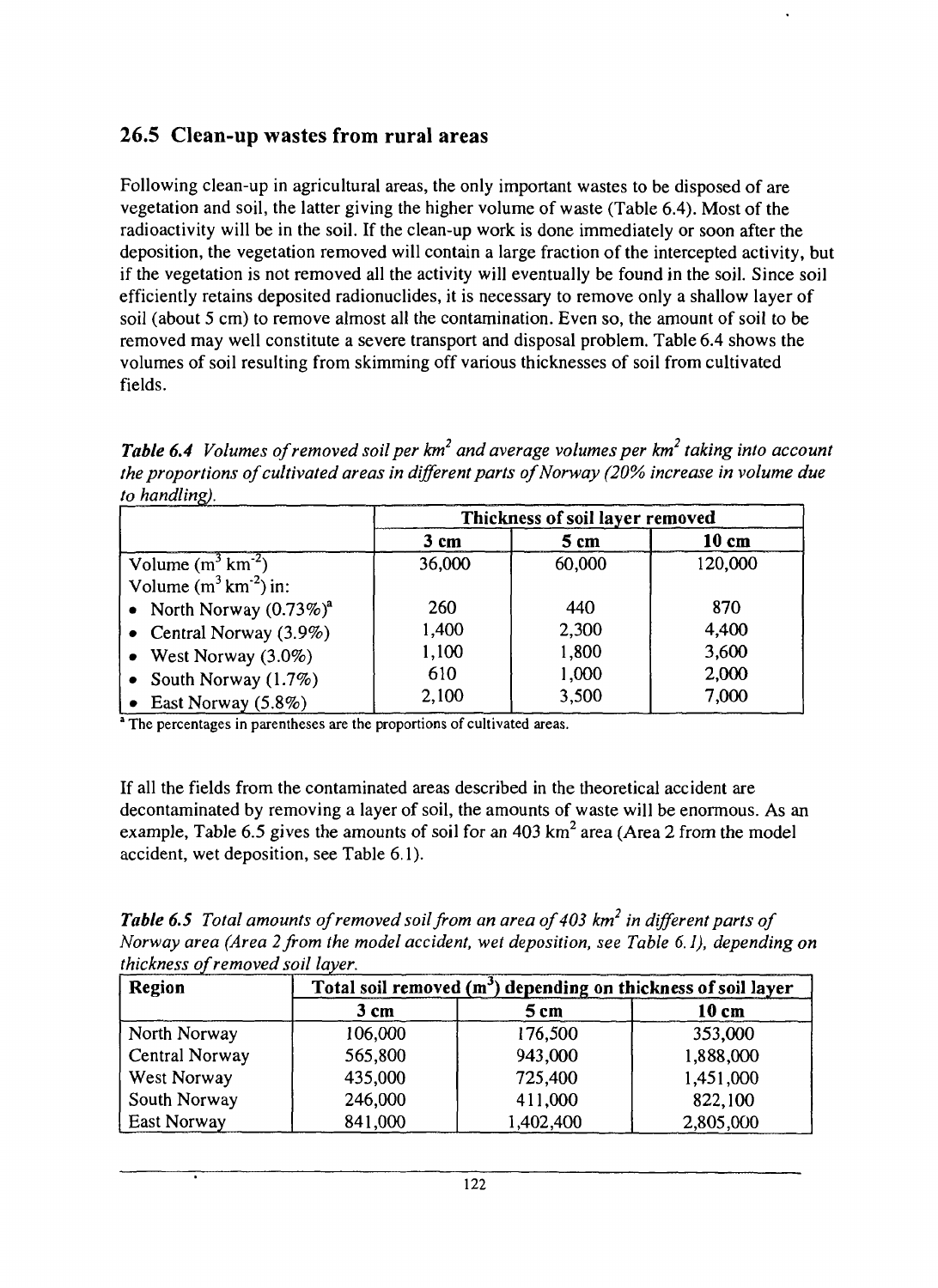The activity concentrations of the removed soil are fairly high assuming a deposition of 8  $MBq m<sup>-2</sup>$  (Table 6.6).

*Table 6.6 Cs-137 activity concentrations in removed soil from an area contaminated with* <u>Cs assuming that 90 % of the deposited radioactivity was removed in skimming.</u>

| Contamination<br>level<br>MBq $m^{-2}$ | Activity concentration (MBq m <sup>-3</sup> ) depending on thickness of<br>soil layer removed |        |      |  |  |
|----------------------------------------|-----------------------------------------------------------------------------------------------|--------|------|--|--|
|                                        | 5 cm<br>10 cm<br>3 cm                                                                         |        |      |  |  |
| 0.8                                    | 20                                                                                            |        |      |  |  |
|                                        | 200                                                                                           | 120    | 60   |  |  |
| >100                                   | >2,500                                                                                        | >1,500 | >750 |  |  |

Compared to the amounts of removed soil, the amounts of removed vegetation are much lower, as indicated in Table 6.7. These data refer to a growing season with a mature crops and are therefore maximum values.

| Region             |                 | Fresh weight $(t \text{ ha}^{-1})$ |                | Fresh volume $(m^3 ha^{-1})$ |
|--------------------|-----------------|------------------------------------|----------------|------------------------------|
|                    | <b>Cereals</b>  | Grass                              | <b>Cereals</b> | Grass                        |
| <b>East Norway</b> | 35              | רו                                 | 87             | 43                           |
| South Norway       | 31              | 19                                 | 77             | 48                           |
| West Norway        | 31              | 19                                 | 79             | 48                           |
| Central Norway     | 30              | 19                                 | 74             | 47                           |
| North Norway       | $\overline{17}$ | 18                                 | 43             | 45                           |
| Average            | 28              | 8                                  | 72             | 46                           |

*Table6.7 Amounts of vegetation per hectare in different parts of Norway.*

If the cleanup work is done immediately or soon after deposition the  $137Cs$  activity concentration of removed vegetation is, however, fairly high (Table 6.8).

*Table 6.8 Average concentrations of'<sup>37</sup>Cs in freshly harvested vegetation in Norway. Figures are for dry deposition: for wet deposition the values should be multiplied by a factor 0.5.*

| <b>Contamination level</b> | $137$ Cs Activity concentration |                    |                |                    |  |
|----------------------------|---------------------------------|--------------------|----------------|--------------------|--|
| $MBq m-2$                  |                                 | MBa t <sup>1</sup> |                | MBq m <sup>3</sup> |  |
|                            | <b>Cereals</b>                  | Grass              | <b>Cereals</b> | Grass              |  |
| 0.8                        | 120                             | 180                |                | 69                 |  |
|                            | 1,200                           | 1,800              | 480            | 690                |  |
| >100                       | >15,000                         | >22,000            | >5,960         | >8,600             |  |

If contaminated domestic animals are slaughtered, 20-500 kg per carcass of waste will be created.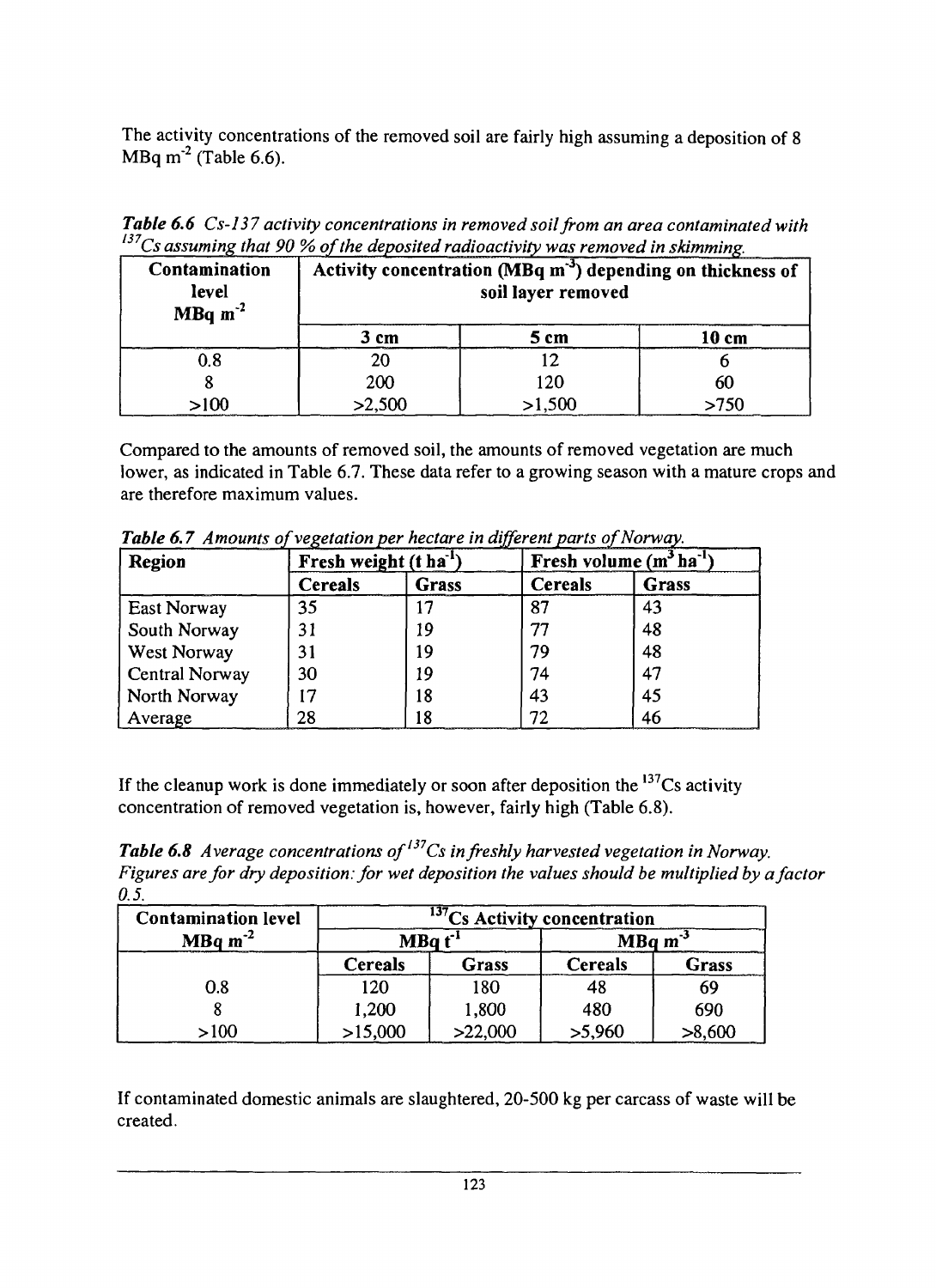## 26.6 Clean-up wastes from forests

Clean-up of forest areas by removing contaminated material, such as vegetation, will create enormous amounts of solid radioactive wastes. Table 6.9 shows biomasses in pine, spruce and deciduous forest trees in both Northern and Southern Finland. Corresponding data for undergrowth, litter, humus, stumps and roots are shown in Table 6.10.

|             |          | Type of            | <b>Mass</b>           | <b>Stacked volume</b> |
|-------------|----------|--------------------|-----------------------|-----------------------|
| <b>Tree</b> | Area     | biomass            | $(t \text{ ha}^{-1})$ | $(m^3 \, ha^{-1})$    |
| Pine:       | Northern | crown              | 17                    | 44                    |
|             |          | bark               |                       | 13                    |
|             |          | stems without bark |                       | 70                    |
|             | Southern | crown              | 29                    | 70                    |
|             |          | bark               | 3                     | 30                    |
|             |          | stems without bark |                       | 140                   |
| Spruce:     | Northern | crown              | 68                    | 170                   |
|             |          | bark               | $\overline{2}$        | 20                    |
|             |          | stems without bark |                       | 110                   |
|             | Southern | crown              | 75                    | 190                   |
|             |          | bark               | 3                     | 40                    |
|             |          | stems without bark |                       | 250                   |
| Deciduous:  | Northern | crown              | 18                    | 40                    |
|             |          | bark               |                       | 13                    |
|             |          | stems without bark |                       | 70                    |
|             | Southern | crown              | 24                    | 50                    |
|             |          | bark               | 3                     | 30                    |
|             |          | stems without bark |                       | 170                   |

*Table 6.9 Biomasses in different types of natural forest trees stands in southern and northern parts of Finland (mass of stems without bark could not be estimated).*

*Table 6.10 Biomasses of undergrowth, litter, humus, stumps and roots in pine, spruce and deciduous forests (masses of stumps and roots could not be estimated).*

| <b>Forest</b><br>type | <b>Type of</b><br><b>biomass</b> | <b>Mass</b><br>$(t \text{ ha}^{-1})$ | <b>Stacked volume</b><br>$(m^3 \text{ ha}^{-1})$ |
|-----------------------|----------------------------------|--------------------------------------|--------------------------------------------------|
| Pine                  | undergrowth                      | 0.7                                  |                                                  |
|                       | litter and humus                 | 95                                   | 310                                              |
|                       | stumps and roots                 |                                      | 78                                               |
| Spruce                | undergrowth                      | 0.8                                  |                                                  |
|                       | litter and humus                 | 120                                  | 390                                              |
|                       | stumps and roots                 |                                      | 130                                              |
| Deciduous             | undergrowth                      | 0.9                                  |                                                  |
|                       | litter and humus                 | 120                                  | 400                                              |
|                       | stumps and roots                 |                                      | 90                                               |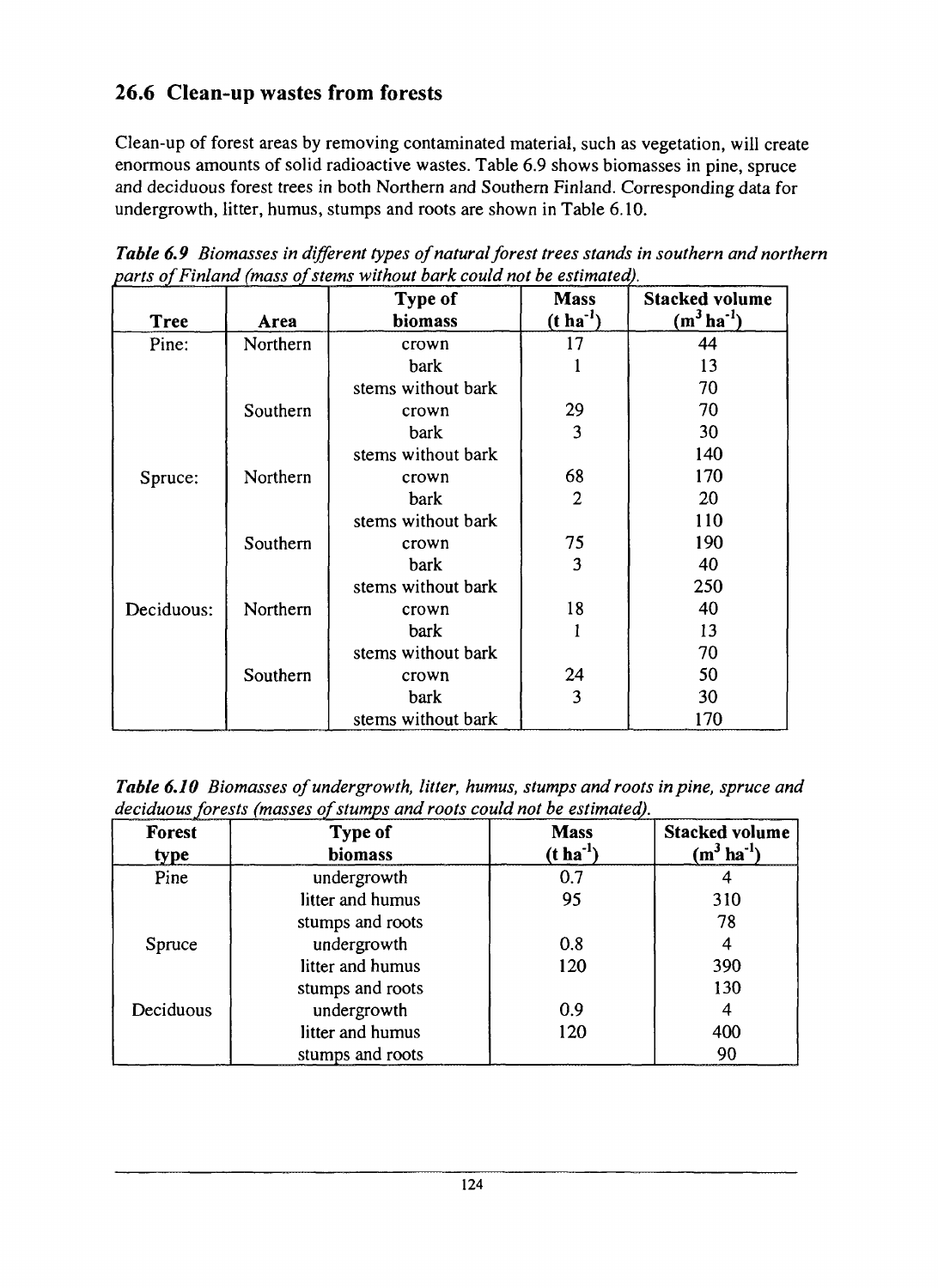Removal of the upper 5 cm or 10 cm layers of soil will create 600 or 1200  $m<sup>3</sup>$  of waste, respectively. As an example, Table 6.11 gives the estimated average volumes and  $137Cs$ activity concentrations of clean-up wastes from an area of 2 km<sup>2</sup> with a  $137Cs$  contamination of 100 MBq m<sup>-2</sup> (Area 1 in the model accident) in Southern Finland, where 72% of the land area is forest, of which 54% is pine, 35% spruce and 8% deciduous forest. In this example case it is assumed that the stems are barked and all the radioactivity is in the bark and the remaining stems are inactive.

*Table 6.11* Average amounts and <sup>137</sup>Cs activity concentrations of clean-up wastes from an *area of 2 km<sup>2</sup> (0.77 km<sup>2</sup> pine forest, 0.5 km<sup>2</sup> spruce forest, 0.11 km<sup>2</sup> deciduous forest, 0.64*  $km^2$  *unforested) in Southern Finland. Dry fallout of 100 MBq m<sup>-2</sup> is assumed and that clean up work starts immediately after the fallout is de posited.*

|                                                                        | <b>Activity (TBq)</b>    | <b>Stacked volume</b><br>$(m^3)$ | <b>Activity</b><br>$(GBq m-3)$ |  |
|------------------------------------------------------------------------|--------------------------|----------------------------------|--------------------------------|--|
| Contaminated pine forest 0.77 km <sup>2</sup> , <sup>137</sup> Cs      |                          |                                  |                                |  |
| <b>Needles</b>                                                         | 27                       | 1,100                            | 25                             |  |
| Other crown                                                            | 27                       | 3,600                            | 7.5                            |  |
| <b>Bark</b>                                                            | 0.4                      | 1,700                            | 0.2                            |  |
| Undergrowth                                                            | 23                       | 300                              | 77                             |  |
| Total                                                                  | 77                       | 6,700                            |                                |  |
| Inactive stems without bark                                            |                          | 8,900                            |                                |  |
| Contaminated spruce forest $0.5 \text{ km}^2$                          |                          |                                  |                                |  |
| <b>Needles</b>                                                         | 20                       | 2,800                            | $\overline{7}$                 |  |
| Other crown                                                            | 20                       | 4,600                            | 4.3                            |  |
| <b>Bark</b>                                                            | 3.3                      | 1,000                            | 0.2                            |  |
| Undergrowth                                                            | 10                       | 200                              | 50                             |  |
| Total                                                                  | 50                       | 9,500                            |                                |  |
| Inactive stems without bark                                            |                          | 9,800                            |                                |  |
| Contaminated deciduous forest 0.11 km <sup>2</sup> , <sup>137</sup> Cs |                          |                                  |                                |  |
| Leaves                                                                 | 1.7                      | 170                              | 10                             |  |
| Other crown                                                            | 1.6                      | 270                              | 5.9                            |  |
| <b>Bark</b>                                                            | 0.02                     | 290                              | 0.07                           |  |
| Undergrowth                                                            | 7.7                      | 48                               | 160                            |  |
| Total                                                                  | 11                       | 780                              |                                |  |
| Inactive stems without bark                                            | $\overline{\phantom{0}}$ | 1,500                            |                                |  |

For all volumes together there are 17,000 stacked  $m<sup>3</sup>$  of radioactive waste (in addition to uncontaminated stems of 20,000  $m<sup>3</sup>$ ).

The total activity for all forest types is  $140 \text{ TBq}$  (0.07-160 GBq m<sup>-3</sup>).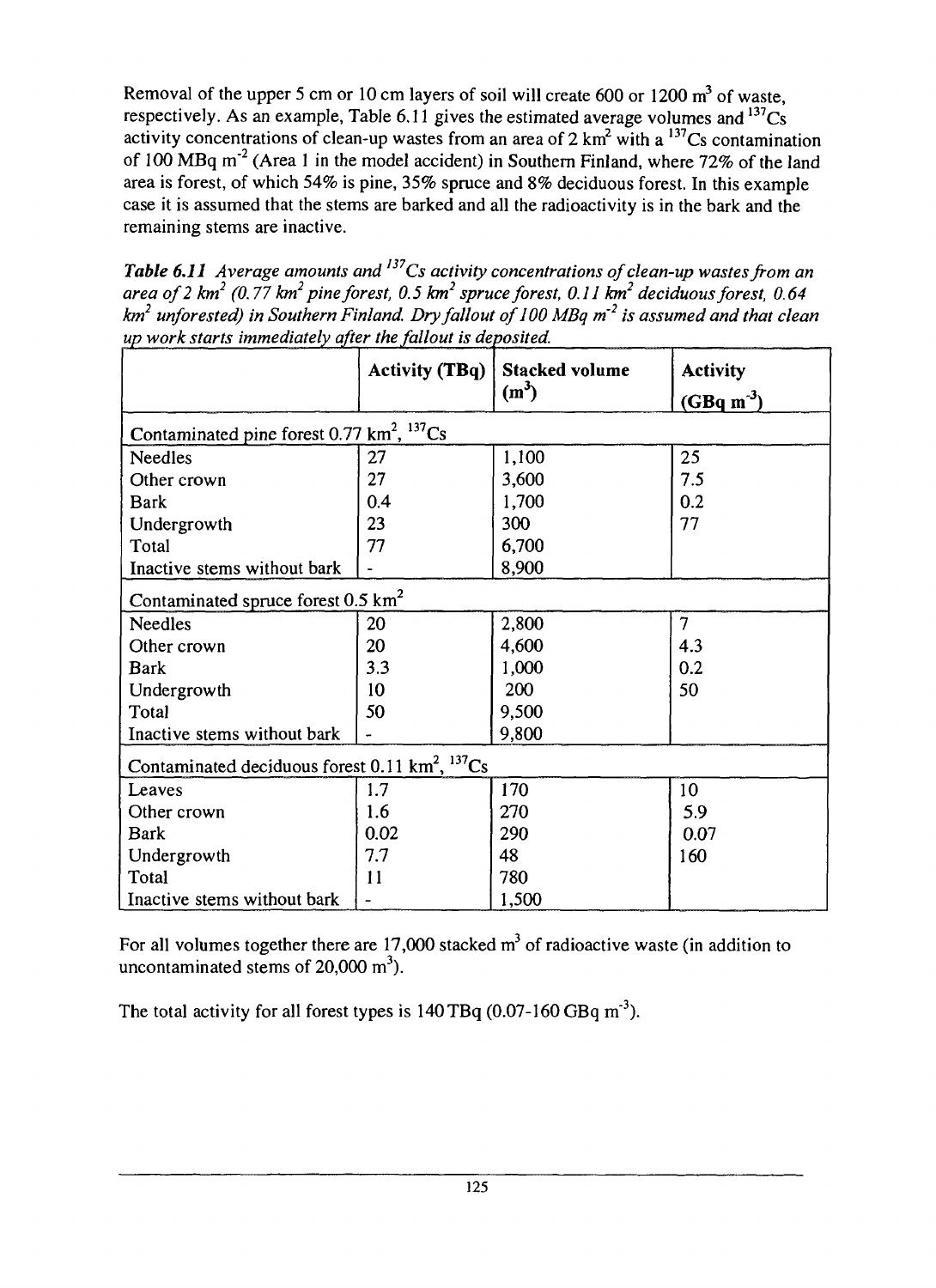## 26.7 Summary of the amounts and activity concentration

Vast amounts of radioactive waste will be generated in the clean-up of large contaminated areas. In all urban, agricultural and forest areas, soil will generally form the most voluminous part of the waste. In forest areas, vegetation will represent the bulk of the waste. Effluents from firehosing walls, streets and other paved areas in urban areas will also be considerable.

Activity concentrations of clean up waste will vary over a wide range. In urban areas, the highest levels will be found in cut grass and solid matter removed from walls and paved surfaces by sweeping and firehosing shortly after deposition. Years after deposition, soil and asphalt will have the highest activity concentrations. In forests and agricultural areas, the activity concentration of vegetation will be high shortly after deposition, but years later the activity will reside almost entirely in the soil and litter layers.

## 26.8 Transportation of clean-up wastes

The way of transport of radioactive wastes from the contaminated area to the disposal site depends on the distance between the disposal site and the area to be cleaned up. If the disposal site is not within a nearby controlled area, the wastes will have to be transported along public routes, and either international or corresponding national rules and regulations will have to be complied with when packing and transporting the waste. Observance of these regulations is not required if the transportation takes place inside a controlled area (IAEA, 1992).

### **26.8.1 Safety in waste transportation**

General safety factors which need to be observed in the transport of radioactive wastes are (IAEA, 1992):

- a) Preventing the spread of waste material during transport, e.g. by covering the loads.
- b) Determining contamination levels on the external surfaces of packages and vehicles after loading and unloading, and decontaminating them if necessary.
- c) Proper routing and timing of the transport.
- d) Monitoring the transport route for contamination due to dropping and spilling.
- e) Being prepared for transport accidents.
- f) Monitoring and registering the quantity, physical and chemical form and activity of the transported wastes.
- g) Protecting clean up workers and the general public against exposure to radiation, e.g. by additional radiation shields of the vehicles.

## **26.8.2 Transporting wastes within the controlled area**

Solid wastes, such as contaminated soil and vegetation, can be removed short distances (100- 200 m) directly into a storage mound, trench or natural basin using bulldozers or scrapers. However, a large number of waste disposal sites spread over a wide area is not easy to regulate or control over the longer term. It can only be used as an interim solution in the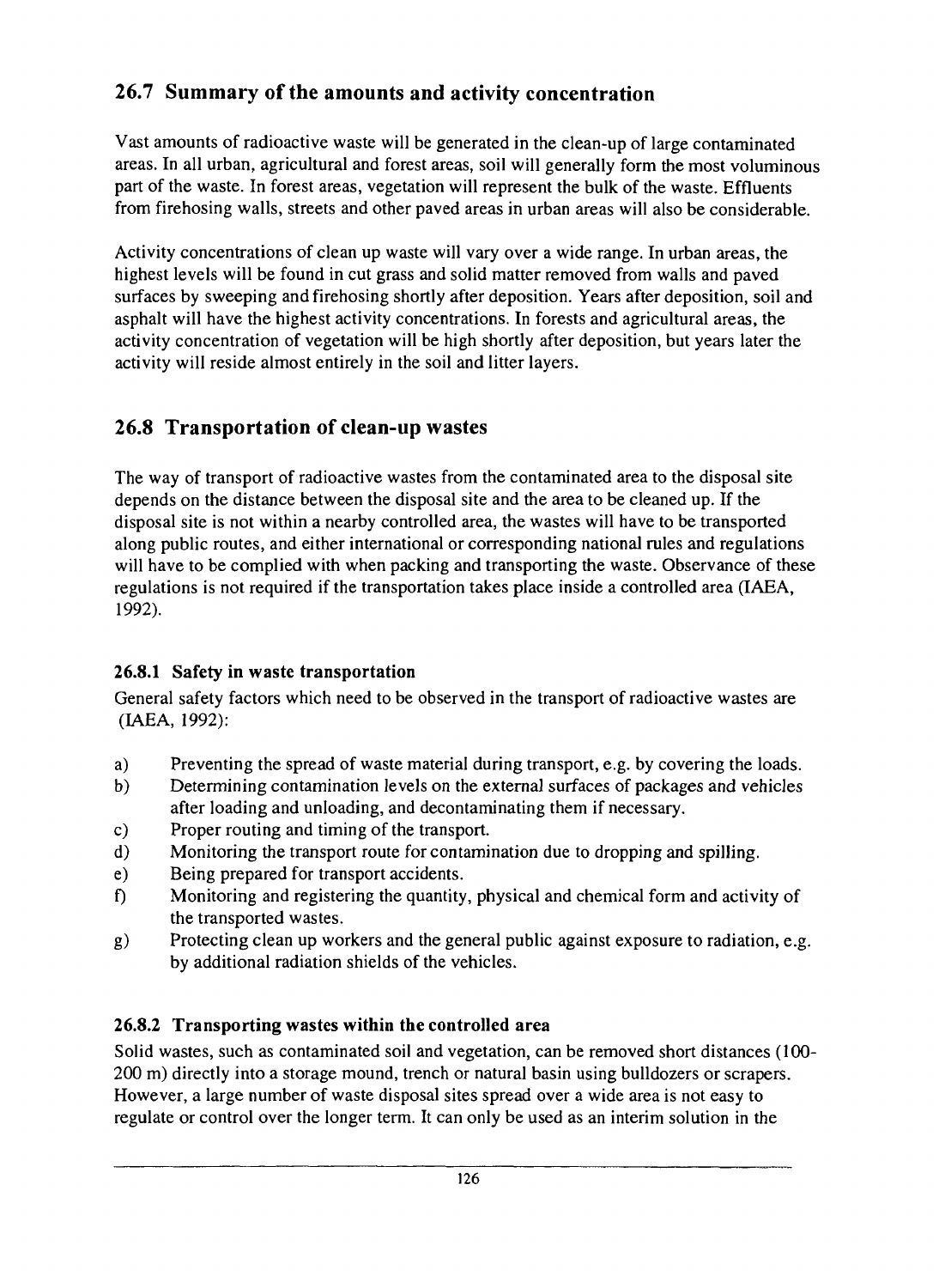absence of adequate haulage equipment or an appropriate final disposal site, and for preventing the resuspension of contamination.

Centralised waste disposal includes the loading, transport and unloading of wastes. It is possible to use heavier haulage equipment in closed areas than it is on public roads. Big trucks or dump trucks can be used for transporting soil and other solid wastes, and different types of loaders can be used for loading, depending on their availability and suitability under the specific circumstances. The wastes can be dumped directly into the final disposal facilities from the trucks or dump trucks. Dry and dusty wastes can be sprayed with water to bind the dust. Also within the closed area, the dispersion of contaminated material to uncontaminated or decontaminated zones during transport should be prevented by covering the waste loads and decontaminating the vehicles.

In the Chernobyl area, the removed soil was first collected into mounds in the middle of the decontaminated area, and then loaded with wheeled or tracked loaders onto dump trucks, lorries and other vehicles. The platforms of the vehicles were covered with polyethylene film before and after loading, and the loads were covered with a tarpaulin. The vehicles were decontaminated and monitored at the boundary of the zones with lower activity levels (IAEA, 1992).

#### **26.8.3 Transporting wastes outside the controlled area**

Waste arising from the clean-up of a vast area contaminated by a nuclear accident is likely to be classified mostly as low-level waste which, in accordance with international regulations, must be transported in industrial packages. However, large amounts of waste can be transported under special arrangements under which the shortcomings in packaging and transport methods can be off-set by operational controls (IAEA, 1992). The transport of waste is supervised and accompanied by a radiation protection specialist who is also prepared for emergency situations. Emergency equipment must be made available for the escort. Where necessary, the convoy must also include the police or a fire engine.

Radioactive wastes can be transported outside a controlled area by road, rail or water. The choice of transport should be based on safety and cost-effectiveness considerations.

Large amounts of low-level waste have been transported safely over long distances by road and rail in connection with the dismantling of closed-down uranium plants and the clean-up of the surrounding areas. In Canada, almost 70,000 m<sup>3</sup> of soil contaminated with radium and arsenic, together with other solid wastes from the clean-up of areas where uranium mill tailings had been produced, were transported from the city of Port Hope over a distance of 350 km to be buried at the repository of the Chalk River Nuclear Laboratories. Trucks with a capacity of 20  $m<sup>3</sup>$  were used in the transport operations. Before loading, a polyethylene film was stretched over the platform to prevent the loss of contaminated material during transport. After the loading, the vehicles were decontaminated, and the load was covered with a tarpaulin and weighed. The transport took place along public roads. The route was monitored regularly for possible contamination but there were no signs of any waste being lost during transportation. The loads were checked again at the unloading site and samples were taken to determine their activity concentrations. The waste was unloaded by dumping from the top of a ridge straight down into a natural valley. Before the return trip, the vehicles were washed and monitored (IAEA, 1992).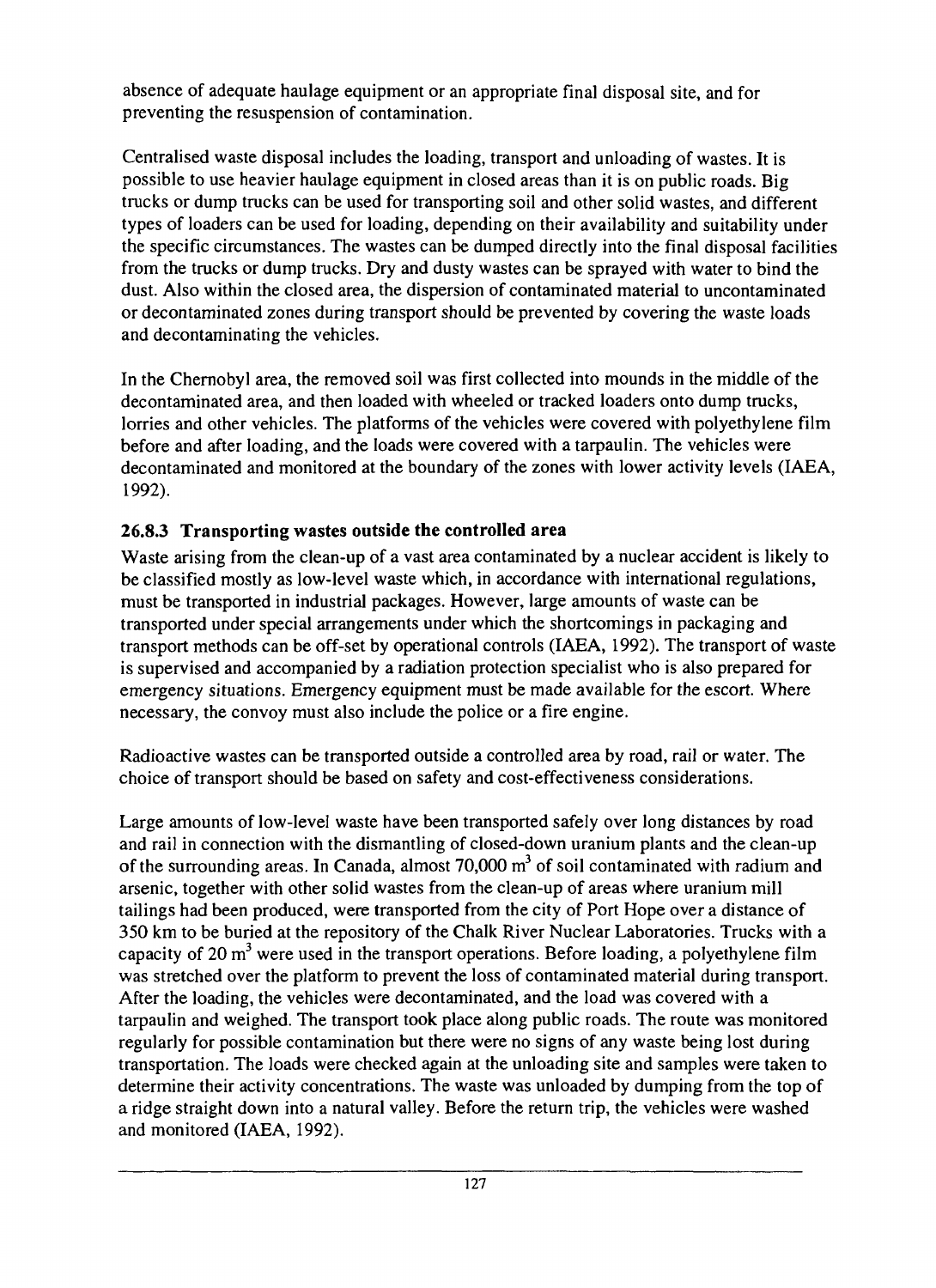Radioactive wastes can also be transported by rail. The cost of rail transport may exceed that of direct road transport if double or triple loading and unloading is required, as in a trucktrain-truck combination. Even for shorter distances, transport by train is less cost-effective than by road. However, transport by rail is often a safer option because public roads, or side roads which are not well-suited for heavy traffic, can then be avoided. It is also easier to shield the operational staff from exposure to radiation during rail transport.

In the United States, 1,880,000  $m^3$  of radium-contaminated soil and mill tailings were transported by rail from the area around the Vitro Chemical uranium plant, Salt Lake City, over 140 km to the South Clive desert area. At Salt Lake City, the waste was loaded with a backhoe loader onto dump trucks of 32 m<sup>3</sup> and 45 m<sup>3</sup>. The waste was dumped via a loading ramp straight into the rail cars. Two rail units of 75 cars were used, one of which was being loaded while the other was being unloaded. At South Clive the waste was unloaded by turning over transportation rail cars. From the heaps the waste was transported to the storage site on dump trucks. The rail cars were washed and monitored after each loading and unloading (Rager, 1986). Loss of the contaminated material during transport was prevented by covering the loads with tarpaulin and the waste in the rail cars was sprayed with a polymer surfactant (IAEA, 1992).

#### 26.9 Final disposal of clean up waste

#### **26.9.1 Interim storage**

In the absence of final disposal facilities, or during their planning and construction, it may be necessary to use temporary stores. Interim storage may also be needed forsludges and liquid wastes pending concentration and solidification. Interim storage may also be required for waste rich in organics whose volume may eventually be reduced by the decay and degradation of organic compounds.

In the Chernobyl area, where large amounts of radioactive waste had to be disposed of very quickly and before final disposal facilities were available, the waste was stored in surface mounds near the decontaminated areas. The storage sites were located remote from water systems and catchment areas. The base of the waste mounds were lined to prevent the washoff of liquids. The waste, which, in addition to the contaminated earth, contained large amounts of vegetation and other organic materials, was pushed into mounds with bulldozers. The mounds were first covered with a polyethylene film and later with clean earth. As the zone was closed off, a ditch was dug around it and warning signs were posted (IAEA, 1992).

#### **26.9.2 Final disposal**

This section is based on the IAEA documents given in the reference list (IAEA, 1981, 1982, 1984, 1985, 1992).

#### **Selecting the final disposal site and the disposal method**

When disposing of radioactive waste, the general principle is that the waste should be disposed of in such a way that there is no unacceptable detriment to humans and the environment. Therefore, the repository and the disposal method must be selected and planned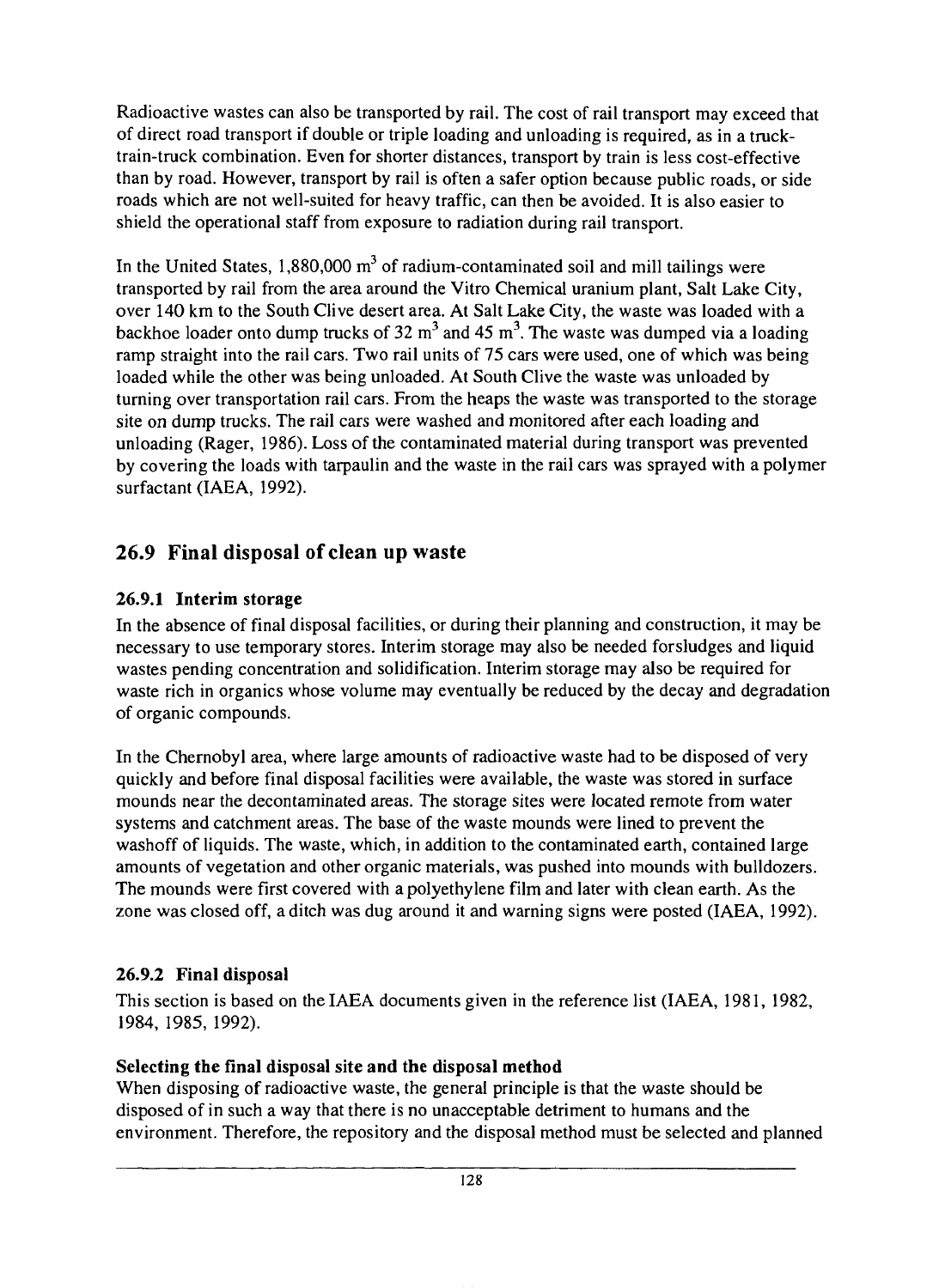so that the migration of radionuclides is prevented and intrusion by humans, animals or the roots of plants is made difficult. The waste must also be shielded against wind erosion. The disposal measures must be planned and carried out so that the workers and the general public will be protected from radiological hazards at all operational stages and contingency plans laid down to cope with possible accidents.

In a normal situation, selecting a disposal site for radioactive waste and designing the disposal facility and method is a complex and time-consuming process which involves geographical, ecological, climatic, structural, economic, social and safety analytical studies. The main considerations in the choice of a disposal site are the hydrogeological and ecological characteristics of the area, land use and future land needs, as well as social and economic factors. In general, the disposal site should be chosen in an area where natural shielding could be made use of. An ideal site is, however, rarely available. The disposal of wastes can normally be improved by engineered barriers and waste treatment methods, for example, by (i) compacting the waste, (ii) using immobilising materials as backfill and in the structures of the disposal facility, (iii) using flow barriers and drainage, and (iv) shielding the waste against erosion and intrusion. Following the closure of the repository institutional control is required to ensure that the requirements of radiation protection will be met. Low-activity wastes containing mainly  $^{90}$ Sr and  $^{137}$ Cs, usually require disposal which will last for a few hundred years.

#### **Shallow ground disposal**

Burial in the ground is a method commonly used for disposal of domestic waste. Burial of radioactive waste has also been widely used for several decades.

Waste burial trenches in the ground are usually shallow excavations with side-walls at an angle of 45<sup>°</sup> - 90<sup>°</sup>, depending on the type and properties of the soil. The bottom of the trench is usually above the water table. The surface of a covered trench may be at ground level or it may form a mound. The access of surface waters is prevented by digging ditches around the area.

The structure of a waste trench can be relatively simple in clay soils and under favourable conditions. A simple moisture barrier may be sufficient as a lining. The impermeability of the burial trench structure and the stability of radioactive waste material in the repository can generally be improved with engineering and chemical methods. The trench can be covered with a layer of clay, which will prevent the intrusion of rainwater, surface water, animals and plant roots into the waste. The clay layer can be covered against erosion with top soil and seeded with grass. Safety of the disposal sites can be further improved by increasing the thickness of these barriers or by using additional barrier and drainage layers, such as plastic sheets and gravel. Canalisation of groundwater, rainwater andmeltwater is also important in preventing infiltration of water. A layer constructed of rubble, reinforced concrete or similar materials, to prevent the intrusion by humans, animals or plants can be omitted, provided that the burial trench is to be kept under control until the radioactivity has decreased to an acceptable level.

In humid areas, water may accumulate in the trenches if host soils are of low permeability. If the cap has developed cracks, the accumulation of water can lead to an overflow of the trenches on the ground. The accumulation of water at the bottom of the trench can be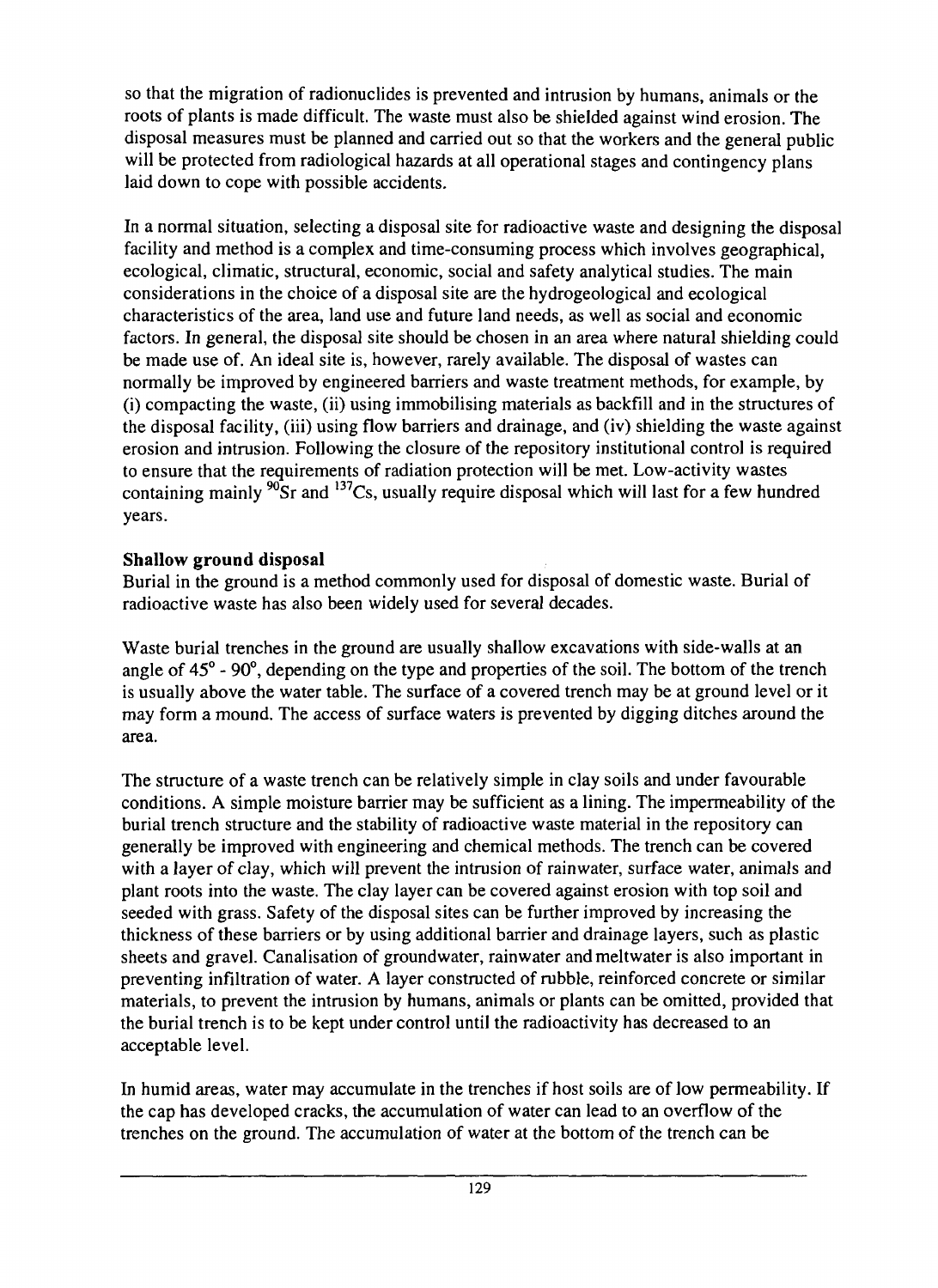prevented by subsurface drainage and the moisture situation can be monitored through connecting pipes and collecting wells. The possible migration of radionuclides can also be detected at an early stage.

In the Chernobyl area, the low- and intermediate-level waste was piled into shallow trenches. One trench alone contains more than  $10,000 \text{ m}^3$  of waste. The bottom and the walls of the trench were lined with clay, which was 1.0 m thick at the bottom. The waste was covered and levelled with a 0.6 m layer of local soil, on top of which was spread a 0.5 m clay layer. A 1.0 m layer of local soil was applied on top as an erosion barrier. Water was directed around the trench, and each trench was equipped with a sampling well. The disposal site was fenced off and illuminated (IAEA, 1992).

#### **Surface mounds**

Disposal of waste in surface mounds is as common as shallow ground disposal. Both methods are used, for example, at the Centre de laManche disposal site in France (IAEA, 1985). Disposal of waste in surface mounds may however be a safer alternative in an area which does not adapt well to waste burial (for instance, where the water table is high).

In principle, the structure of a surface mound is similar to that of a waste burial trench, featuring buffer and intrusion barriers and water canalisation layers. Active wastes disposed of in surface mounds often require a fairly heavy shielding against weathering and intrusion. Sand, gravel, cobbles or similar materials can be used for the intrusion and moisture barrier. Surface waters can be directed into a collecting ditch around the mound by placing the cap in the right angle of gradient. Also the bottom should be bevelled towards the edges so that no moisture can gather under the waste mound. There are several alternatives for lining (clay, gravel asphalt etc.), depending on the soil type, its moisture and the climatic conditions.

In humid climates, where melt waters and frost heaving must be considered, the structure of a durable and safe mound may be rather massive. For example, the total thickness of the cap of a mound containing 13,000 m<sup>3</sup> of low-active waste at West Valley, New York, is nearly 5 m (Blickwedehl, 1986).

Mounds similar to those used for disposal of mill tailing wastes of uranium may also be suitable for waste from clean-up following a nuclear accident. As nuclear waste contains mainly <sup>90</sup>Sr and <sup>137</sup>Cs, the capping of the mound may be lighter than when disposing of uranium mill tailings where the predominant radionuclide is the long-lived  $^{226}$ Ra (with a physical half life of 1600 y).

In the United States, the mill tailings of uranium and other clean up wastes (a total of 1,880,000 m<sup>3</sup>), were disposed of in a big mound at South Clive, Salt Lake City, Utah (Rager, 1986; US DOE, 1984). The mound measures 671 m x 366 m x 7 m in height. The topsoil was first removed from the site to a depth of 2 metres and later used to cover the mound. No bottom lining was used. Instead, the waste was compacted against the ground. The composition of the underlying soil ranges from fine- and medium-grained sands to silty clays, and the water table is 7.6-10.7 m below the ground surface. The South Clive area is an arid desert. The 2.1 m thick layer which prevents the release of radon was constructed of clay, and the 0.6 m thick erosion and intrusion barrier of blasted rock.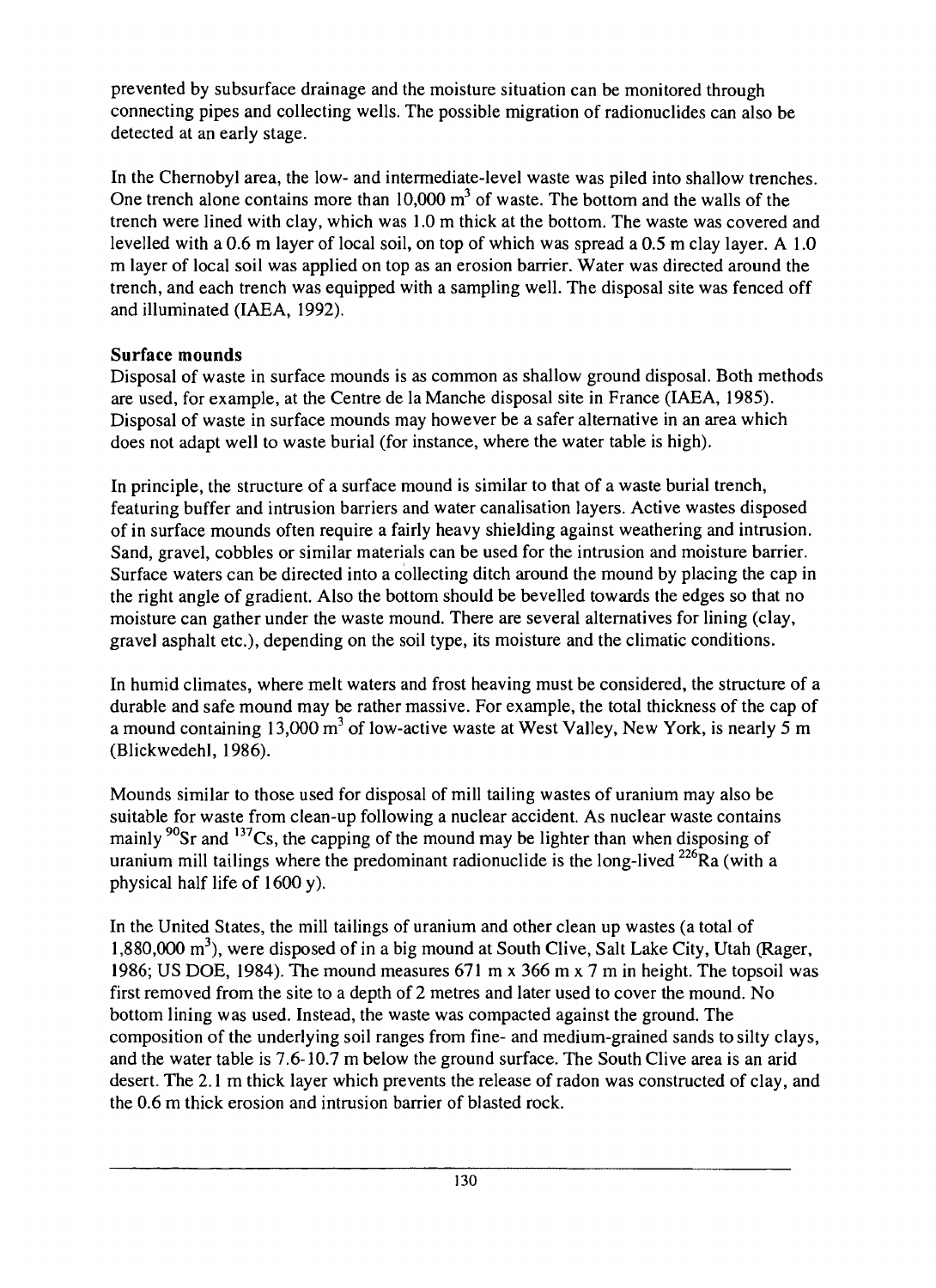#### **Natural valleys and basins**

Valleys with a suitable geological structure and natural basins have been used for disposing of waste, especially uranium mill tailings. Basins and valleys can also be used in emergencies where large amounts of solid low-level clean up waste must be disposed of, provided that there is a suitable valley in the contaminated area or in its vicinity.

The confinement basin can be formed by constructing an embankment across a valley at the downstream end. Where necessary, the base and the walls of the basin will be levelled, compacted and lined with low-permeability material, such as clay or clayey soil. The infiltration of surface waters into waste is prevented by drainage. The filled basin can be covered with normal capping materials. The covered area is likely to be vast and therefore exposed to erosion. The average depth of wastes in the basin is low, as the waste layer becomes shallower towards the edges. Since the valley is closed-off by natural barriers on three sides, a relatively short dam embankment is usually required, which cuts down the construction costs. Extra costs may arise from the uneven and irregular bottom and walls of the valley which may hamper the installation of any liner and the compaction of the waste into the basin.

Almost 119,000 tons of low-level waste soil, mostly uranium mill tailings, containing radium and arsenic, were buried into a valley in the Chalk River area, Canada. Apart from the contaminated soil, from Port Hope, concrete flagstones, concrete blocks, logs and tree roots were also buried. In the east, the valley bordered on the bedrock, and in the west on a ridge of dune sand. Sand was spread against the bedrock to isolate the waste from the rock. Contaminated soil was spread in the valley and compacted with a bulldozer in layers of 0.7 m. The waste layer was almost 12 m at the thickest, and the area covered by waste was about 1.5 ha. The area was first covered with native clayey silt to a depth of 0.3 m. On top of that layer was spread a 0.7 m sandy layer to prevent leaching of the clay layer and the intrusion of roots. A sandy topsoil layer of 0.15 m was applied as the upper layer. A ditch was dug on the side of the bedrock to direct the surface waters flowing down the rock to run around the waste basin (Killey, 1985).

#### **Old mines and pits**

Large amounts of low-level solid clean-up waste may also be placed in a closed-down underground mine or open pit, if they are situated nearby. The climate, the water table and its fluctuations, flowing surface waters and wall permeability are some of the factors to be considered when assessing the suitability of an old mine or pit for disposing of radioactive wastes.

Shafts and open pits are usually located deep below the normal groundwater level. Water and moisture often permeate into the caverns through cracks and breaks in the bedrock and through fractures in the walls caused by mining. Also, the migration of radionuclides can occur through these cracks. Rough walls may hamper the installation of liners and barriers and special techniques may be necessary for installing and compacting the waste. Old mines and pits usually require careful and time-consuming geological and hydrogeological studies before they can be used for disposal of radioactive waste.

In Germany, low- and intermediate-level wastes are intended to be disposed in the old iron ore mine at Konrad. The galleries are very dry, and they are situated in clayey soil at the depth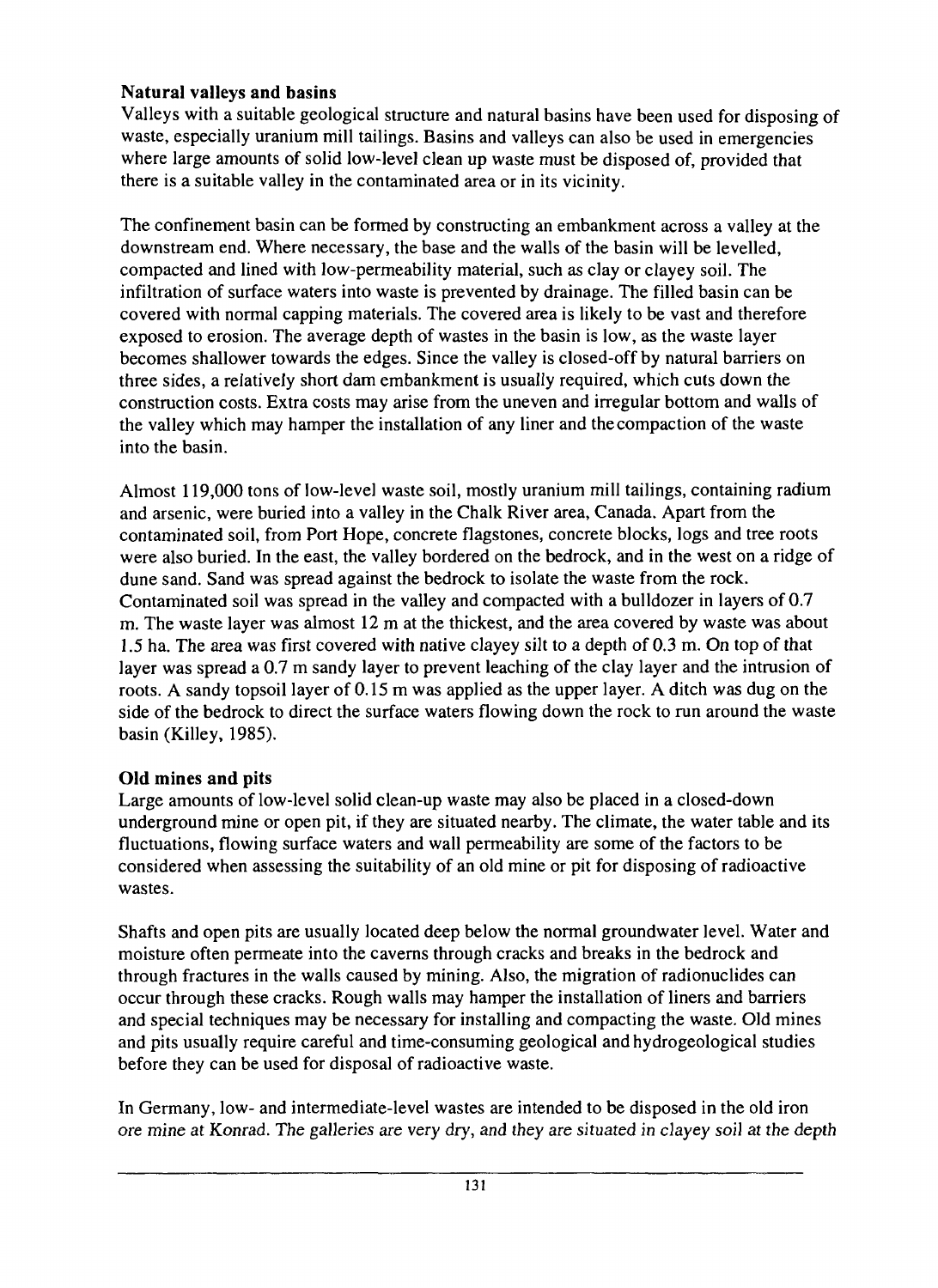of 1000-1200 m. It has been estimated that  $500,000 \text{ m}^3$  of wastes can be disposed of in the mine.

#### **Bedrock caverns**

Disposing of low- and intermediate-level waste into galleries and caverns in the bedrock has been extensively studied and plans have been drawn up in many countries. Final disposal sites in the bedrock are usually designed for solid or solidified packed operational and decommissioning wastes from nuclear power plants.

In the Nordic Countries there have been two bedrock repositories which have been operational for a few years: atForsmark in Sweden and at Olkiluoto in Finland. The Forsmark repository is placed 60 m below the sea bed and the top of the Olkiluoto repository, 60 m below ground level.

Wastes from accident situations such as washing fluids, sludges, or ashes from incineration, can be solidified and disposed of in the bedrock, provided that such a facility is available. Disposal of other types of waste, such as contaminated soil, into the bedrock will be a much more expensive alternative than disposal in surface mounds or in shallow pits.

## **27. References**

Blickwedehl, R R, (1986). "Design and Performance Assessment of an Above Grade Disposal Structure". Proceedings of the 2nd International Conference on Radioactive Waste Management. Canadian Nuclear Society, Toronto, pp. 68-72.

International Atomic Energy Agency (1981). Shallow Ground Disposal of Radioactive Wastes, A Guidebook. Vienna, Safety Series No. 53. IAEA: Vienna.

International Atomic Energy Agency (1982). Site Investigations for Repositories for Solid Radioactive Wastes in Shallow Ground. Vienna, Technical Reports Series No. 216. IAEA: Vienna.

International Atomic Energy Agency (1984). Design, Construction, Operation, Shutdown and Surveillance of Repositories for Solid Radioactive Wastes in Shallow Ground. IAEA: Vienna, Safety Series No. 63.

International Atomic Energy Agency (1985). Operational Experience in Shallow Ground Disposal of Radioactive Wastes. IAEA: Vienna, Technical Reports Series No. 253.

International Atomic Energy Agency (1992). "Disposal of Waste from the Clean-up of Large Areas Contaminated as a Result of a Nuclear Accident". IAEA: Vienna, Technical Reports Series No. 300.

Killey, R W D and Myrand, D (1985). The Movement of Water, Arsenic, and Radium at a Chalk River Waste Management Area 1979-1983. Atomic Energy of Canada Limited, Chalk River, Ontario Report AECL-8639.

Lahtinen, J, Blomqvist, L and Savolainen, A L, 1988. "OIVA - a Real-Time System for Off-Site Dose Calculations During Nuclear Power Plant Accidents". Proceedings of the Joint OECD (NEA)/CEC